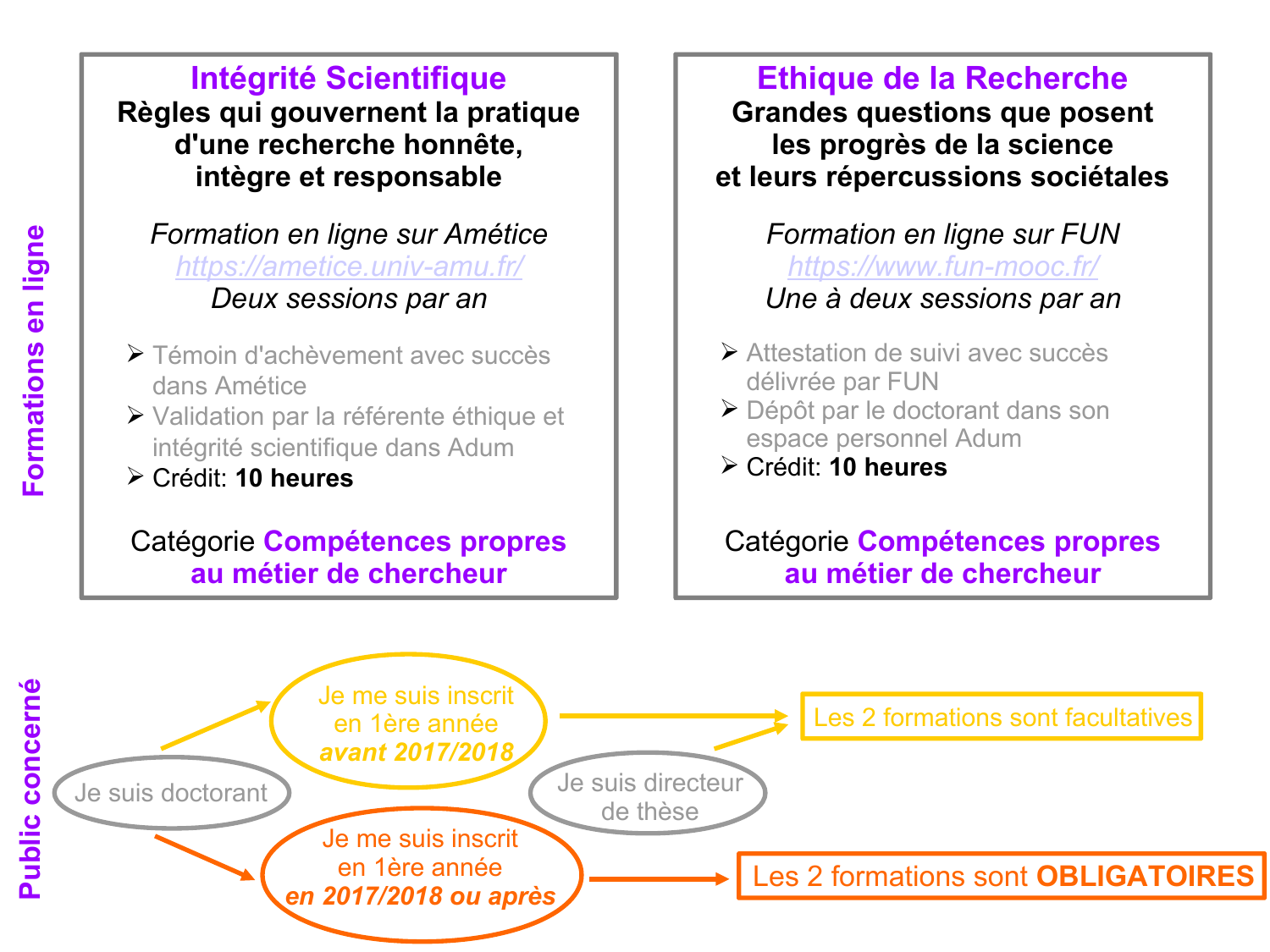**Rules that govern the practice of truthful, fair and responsible research**

*Online training on Amétice <https://ametice.univ-amu.fr/> Two sessions per year*

- ▶ Successful completion indicator in Amétice
- ▶ Validation by research ethics and integrity officer in Adum
- Allocation: **10 hours**

# Category **Compétences propres au métier de chercheur**

# **Research Ethics**

**Major issues raised by scientific advances and their societal implications**

*Online training on FUN <https://www.fun-mooc.fr/> One or two sessions per year*

- ▶ Successful follow-up certificate delivered by FUN
- $\triangleright$  Deposit by the PhD candidate in his personal Adum space
- Allocation: **10 hours**

Category **Compétences propres au métier de chercheur**